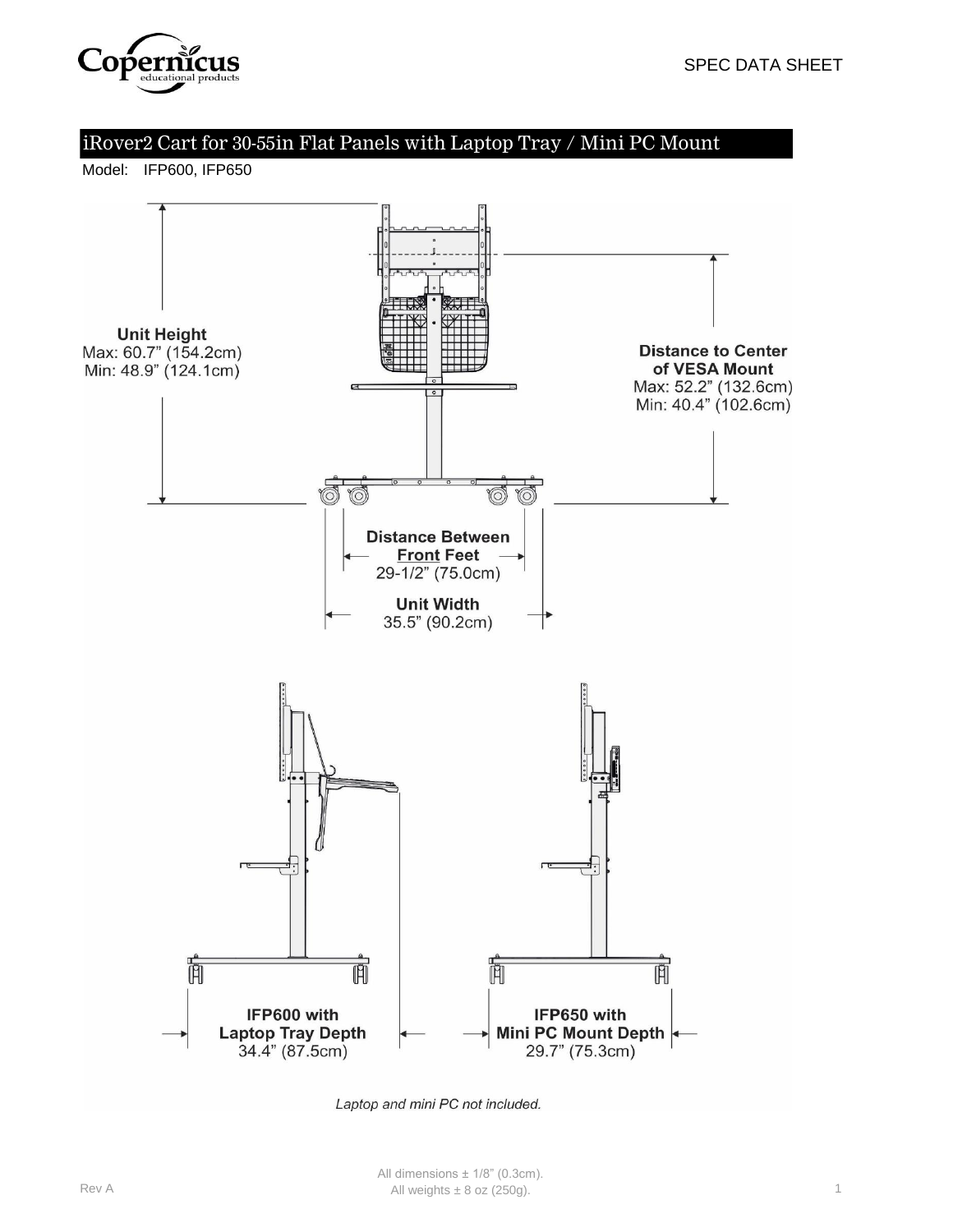

Model: IFP600, IFP650

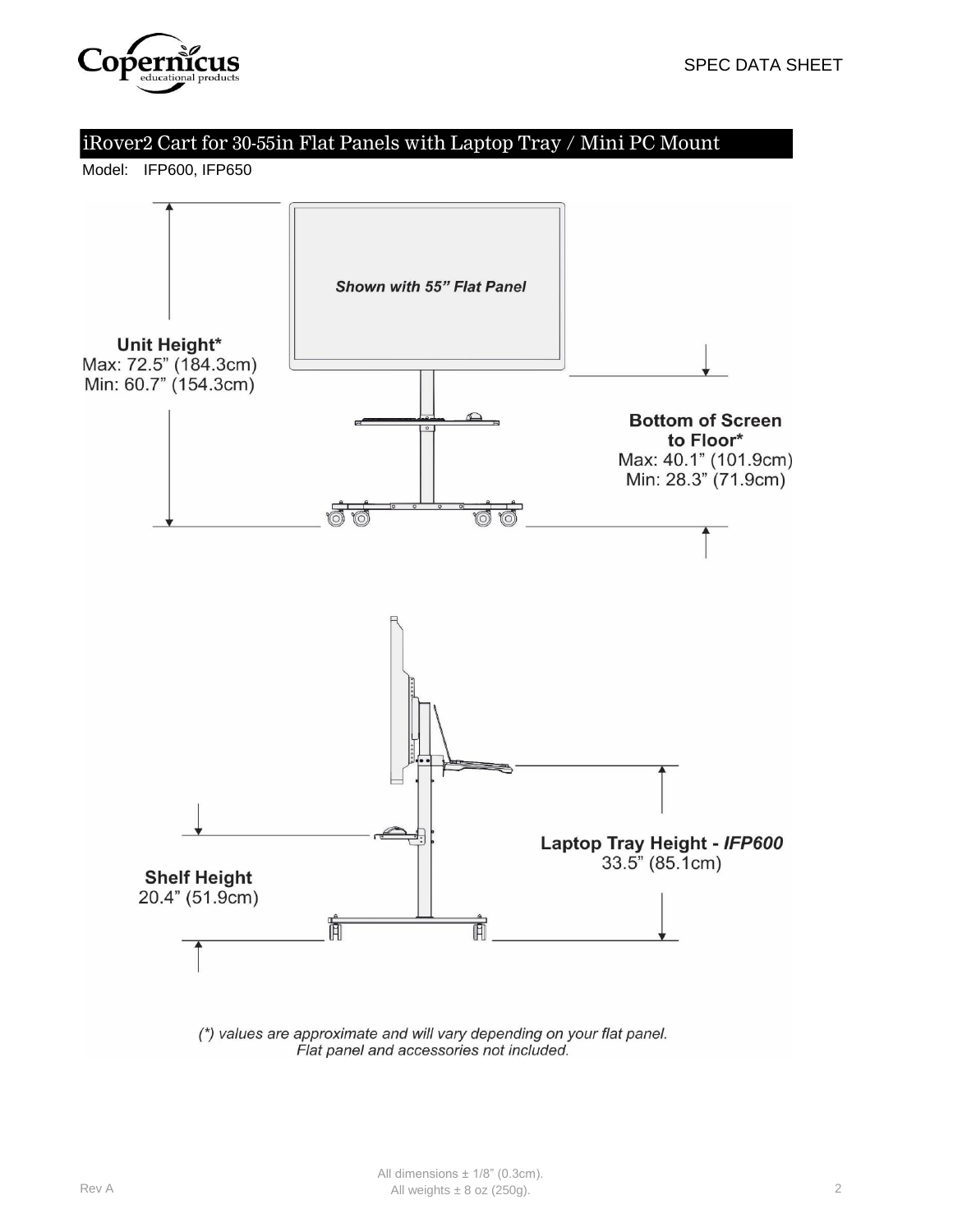

Model: IFP600, IFP650

## **Warranty:**

Lifetime warranty on all components (does not include flat panel or 3rd party components).

## **Physical Specifications:**

49" H x 29-3/4" D x 35-1/2" W (124.1cm H x 75.3cm D x 90.2cm W)

- Measurements taken with laptop tray in stored position.
- Measurements taken in lowest panel height position.
- Measurements do not include flat panel.
- See previous page for additional measurements.

#### **Laptop Tray Compatibility:**

- Top surface measures 14.9" W x 11.1" D (38.0cm W x 28.2cm D)
- Supports a max weight of 7lbs.

#### **Flat Panel Mounting Stretchers:**

This unit comes with its own VESA compatible flat panel mount.

Supported Screen Size: 30"- 55" Supported VESA: 100 x 75 (min) 400 x 400 (max) Max Weight: 80lbs (176.4kg)